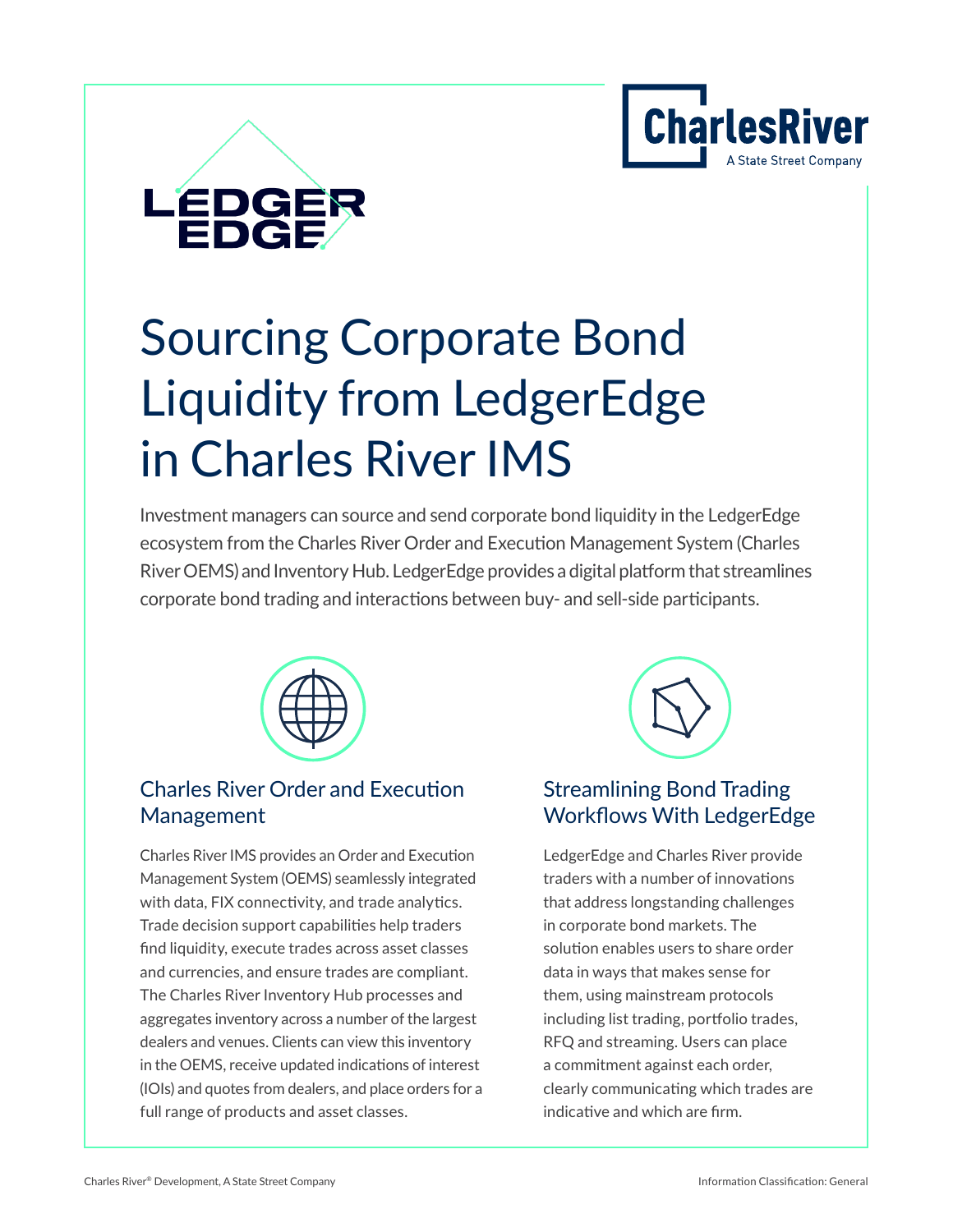

### Uncover new trading opportunities with smart orders

LedgerEdge smart orders limit data leakage by revealing themselves only when user-defined conditions are met. LedgerEdge confidentially and automatically searches the market for the best results, and smart contracts and automation support efficient execution.



#### Retain data ownership

LedgerEdge enables firms to retain ownership and control of all their data, including orders, axes, holdings, and inventory. Information is secured in a data vault, and only shared when and where directed by the owner.



#### Engage and trade directly

The platform supports direct distribution, enabling buyers and sellers to connect directly and scale up new connections in an ultra-secure, regulated, and institutional grade trading environment.



#### Trade more efficiently

LedgerEdge hosts all available liquidity points in one place and provides market participants with all trading information in a single view, including orders, axes, inventory and holdings. Supported execution protocols include click-to-trade, negotiation and RFQ.



#### Extensive trade analytics

LedgerEdge provides a number of analytics that help inform better trading decisions, including best match, best counterparty, or best asset.



#### Flexible trade definitions

Traders can express ideas in the market at varying levels of detail, including market sectors or specific names, prices and tenors.



#### Intelligent order sharing

Buy-side participants can share an order in the market only with segments that they want to disclose to. Traders describe the conditions under which an order will be revealed, adding logic to assess potential matches. These could include price, size, or commitment thresholds. This reduces market impact and specifically targets where liquidity is shown.



#### Intuitive matching conditions

Traders can set targets and matching conditions based on counterparty behavior and activity scoring. This leverages information on data contribution/extraction and user reputation scoring to ensure best counterparty match across the market.